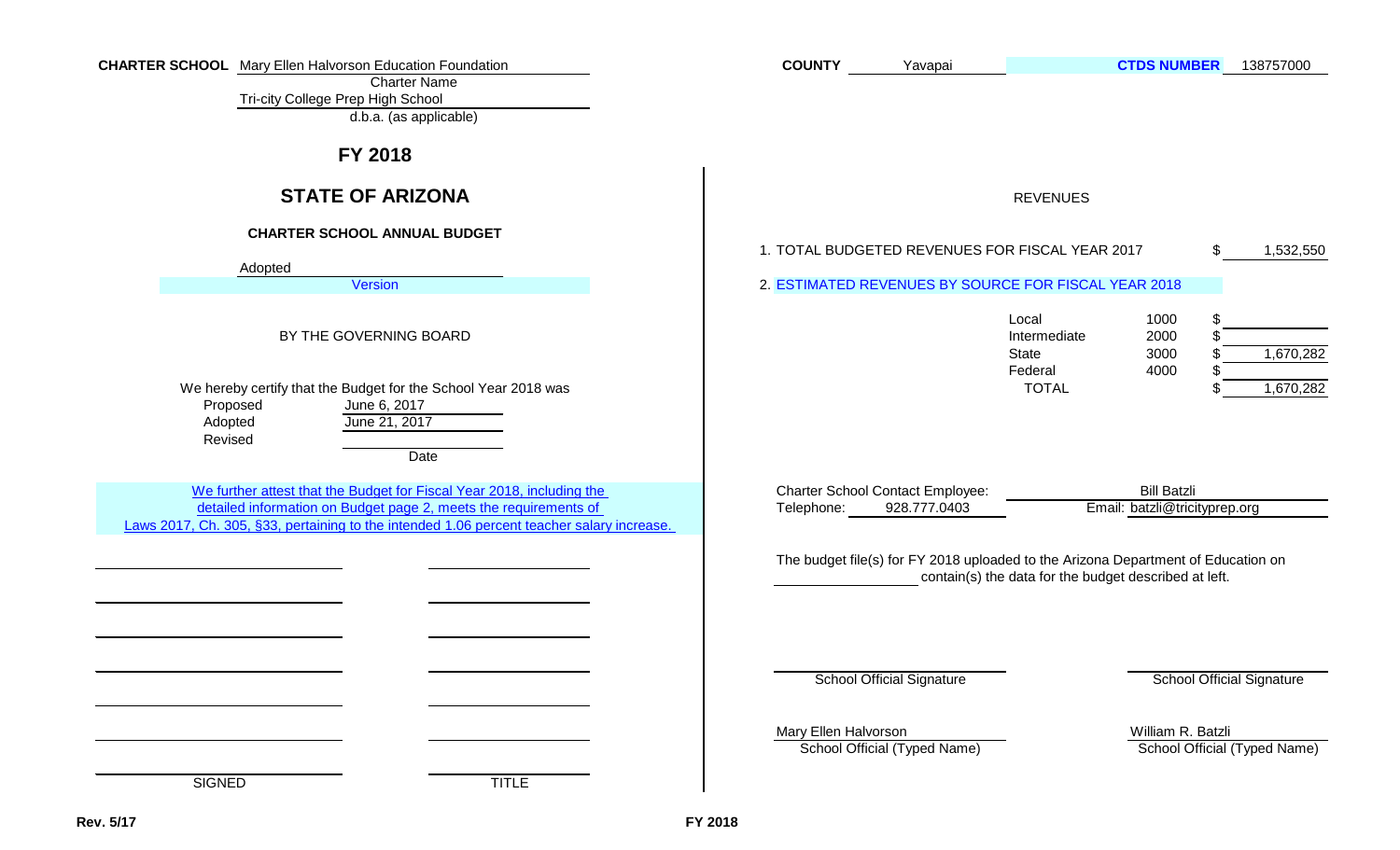| <b>CHARTER SCHOOL Mary Ellen Halvorson Education Foundation</b> |                 | <b>COUNTY</b><br>Yavapai |                 | <b>CTDS NUMBER</b> |                | 138757000      |                |                |               |     |
|-----------------------------------------------------------------|-----------------|--------------------------|-----------------|--------------------|----------------|----------------|----------------|----------------|---------------|-----|
|                                                                 |                 |                          |                 | Purchased          |                |                |                | <b>Totals</b>  |               |     |
| <b>EXPENSES</b>                                                 |                 |                          | Employee        | Services           |                |                | Prior          | <b>Budget</b>  | %             |     |
|                                                                 |                 | <b>Salaries</b>          | <b>Benefits</b> | 6300, 6400,        | Supplies       | Other          | Year           | Year           | Increase/     |     |
| 1000 Schoolwide Project                                         |                 | 6100                     | 6200            | 6500               | 6600           | 6800           | 2017           | 2018           | Decrease      |     |
| 100 Regular Education                                           |                 |                          |                 |                    |                |                |                |                |               |     |
| 1000 Instruction                                                |                 | 753,935                  | 255,388         | 142,635            | 80,360         | 419            | 1,207,282      | 1,232,737      | $2.1\%$ 1.    |     |
| <b>Support Services</b>                                         |                 |                          |                 |                    |                |                |                |                |               |     |
| 2100 Students                                                   | 2.              | 0                        | 0               | 0                  | 0              | 0              | 2,855          | 0              | $-100.0\%$ 2. |     |
| 2200 Instruction                                                | 3.              | $\Omega$                 | $\Omega$        | $\mathbf 0$        | $\pmb{0}$      | $\mathbf 0$    | $\Omega$       | $\Omega$       |               |     |
| 2300 General Administration                                     |                 | 24,754                   | 4,210           | 196                | $\overline{0}$ | $\mathbf 0$    | 29,157         | 29,160         | $0.0\%$ 4.    |     |
| 2400 School Administration                                      | 5.              | 56,916                   | 26,168          | 14,210             | 196            | 98             | 96,874         | 97,588         | $0.7\%$ 5.    |     |
| 2500 Central Services                                           | 6               | $\Omega$                 | $\Omega$        | 73,500             | 4,312          | 2,254          | 90,581         | 80,066         | $-11.6\%$ 6.  |     |
| 2600 Operation & Maintenance of Plant                           |                 | 31,924                   | 14,500          | 5,390              | 7,154          | 1,034          | 60,023         | 60,002         | $0.0\%$ 7.    |     |
| 2900 Other Support Services                                     | 8               | 0                        | 0               | $\mathbf 0$        | 0              | 0              | 0              | 0              |               |     |
| 3000 Operation of Noninstructional Services                     | 9.              | 0                        | 0               | 0                  | $\overline{0}$ | $\mathbf 0$    | $\mathbf 0$    | $\overline{0}$ |               |     |
| 4000 Facilities Acquisition & Construction                      | 10 <sub>1</sub> | 0                        | $\mathbf 0$     | $\mathbf 0$        | $\mathbf 0$    | $\mathbf 0$    | $\mathbf 0$    | $\mathbf 0$    |               | 10. |
| 5000 Debt Service                                               | 11              | $\overline{0}$           | $\mathbf 0$     | $\Omega$           | $\overline{0}$ | $\overline{0}$ | $\overline{0}$ | $\overline{0}$ |               | 11. |
| 610 School-Sponsored Cocurricular Activities                    | 12.             | 0                        | $\overline{0}$  | 2,131              | 967            | 1,102          | 6,400          | 4,200          | $-34.4%$ 12.  |     |
| 620 School-Sponsored Athletics                                  | 13.             | 0                        | $\overline{0}$  | 2,300              | 0              | 0              | 1,900          | 2,300          | 21.1% 13.     |     |
| 630, 700, 800, 900 Other Programs                               | 14.             | $\Omega$                 | $\mathbf{0}$    | 0                  | $\Omega$       | $\Omega$       | $\Omega$       | $\Omega$       |               | 14. |
| Subtotal (lines 1-14)                                           | 15.             | 867,529                  | 300,266         | 240,362            | 92,989         | 4,907          | 1,495,072      | 1,506,053      | $0.7\%$ 15.   |     |
| <b>200 Special Education</b>                                    |                 |                          |                 |                    |                |                |                |                |               |     |
| 1000 Instruction                                                | 16.             | 32,580                   | 13,278          | 2,910              | 1,640          | 8              | 25,017         | 50,416         | 101.5% 16.    |     |
| <b>Support Services</b>                                         |                 |                          |                 |                    |                |                |                |                |               |     |
| 2100 Students                                                   | 17.             | 0                        | 0               | 17,093             | 2,400          | 250            | 6,846          | 19,743         | 188.4% 17.    |     |
| 2200 Instruction                                                | 18.             | $\overline{0}$           | $\mathbf 0$     | 0                  | 0              | 0              | $\Omega$       | $\Omega$       |               | 18. |
| 2300 General Administration                                     | 19.             | 505                      | 59              | $\overline{6}$     | $\overline{0}$ | $\mathbf 0$    | 595            | 570            | $-4.2\%$ 19.  |     |
| 2400 School Administration                                      | 20.             | 1,162                    | 534             | 290                | $\overline{5}$ | $\overline{2}$ | 1,977          | 1,993          | $0.8\%$ 20.   |     |
| 2500 Central Services                                           | 21              | 0                        | $\mathbf{0}$    | ,500               | 88             | 46             | 1,818          | 1,634          | $-10.1\%$ 21. |     |
| 2600 Operation & Maintenance of Plant                           | 22.             | 652                      | 296             | 110                | 146            | 21             | 1,225          | 1,225          | $0.0\%$ 22.   |     |
| 2900 Other Support Services                                     | 23.             | 0                        | 0               | 0                  | $\pmb{0}$      | $\pmb{0}$      | $\Omega$       | $\mathbf 0$    |               | 23. |
| 3000 Operation of Noninstructional Services                     | 24.             | $\overline{0}$           | 0               | $\overline{0}$     | $\overline{0}$ | $\mathbf 0$    | $\overline{0}$ | $\overline{0}$ |               | 24. |
| 4000 Facilities Acquisition & Construction                      | 25.             | 0                        | 0               | $\mathbf 0$        | $\overline{0}$ | $\overline{0}$ | $\overline{0}$ | $\overline{0}$ |               | 25. |
| 5000 Debt Service                                               | 26.             | $\Omega$                 | $\Omega$        | $\Omega$           | $\Omega$       | $\Omega$       | $\Omega$       | $\Omega$       |               | 26. |
| Subtotal (lines 16-26)                                          | 27              | 34,899                   | 14,167          | 21,909             | 4,279          | 327            | 37,478         | 75,581         | 101.7% 27.    |     |
| 400 Pupil Transportation                                        | 28.             |                          |                 |                    |                |                | $\mathbf 0$    | 0              |               | 28. |
| 530 Dropout Prevention Programs                                 | 29.             |                          |                 |                    |                |                | $\mathbf 0$    | $\overline{0}$ |               | 29. |
| 540 Joint Career & Technical Ed. & Vocational Ed. Center        | 30.             |                          |                 |                    |                |                | $\overline{0}$ | $\overline{0}$ |               | 30. |
| 550 K-3 Reading                                                 | 31.             |                          |                 |                    |                |                | $\mathbf 0$    | $\overline{0}$ |               | 31. |
| Subtotal (lines 15 and 27-31)                                   | 32.             | 902,428                  | 314,433         | 262,271            | 97,268         | 5,234          | 1,532,550      | 1,581,634      | $3.2\%$ 32.   |     |
| Classroom Site Projects (from page 3, line 40)                  | 33.             | 77,848                   | 14,436          | 9,891              | 9,711          |                | $\mathbf 0$    | 111,886        |               | 33. |
| Instructional Improvement Project (from page 2, line 5)         | 34.             |                          |                 |                    |                |                | $\mathbf 0$    | $\overline{0}$ |               | 34. |
| Structured English Immersion Project (from page 4, line 11)     | 35.             | 0                        | $\Omega$        | 0                  | $\overline{0}$ | 0              | $\mathbf 0$    | $\overline{0}$ |               | 35. |
| Compensatory Instruction Project (from page 4, line 22)         | 36.             | $\overline{0}$           | $\mathbf 0$     | $\mathbf 0$        | $\mathbf 0$    | $\mathbf 0$    | $\mathbf 0$    | $\overline{0}$ |               | 36. |
| Federal and State Projects (from page 2, line 32)               | 37.             |                          |                 |                    |                |                | $\Omega$       | $\mathbf{0}$   |               | 37. |
| Total (lines 32-37)                                             | 38.             | 980,276                  | 328,869         | 272,162            | 106,979        | 5,234          | 1,532,550      | 1,693,520      | $10.5\%$ 38.  |     |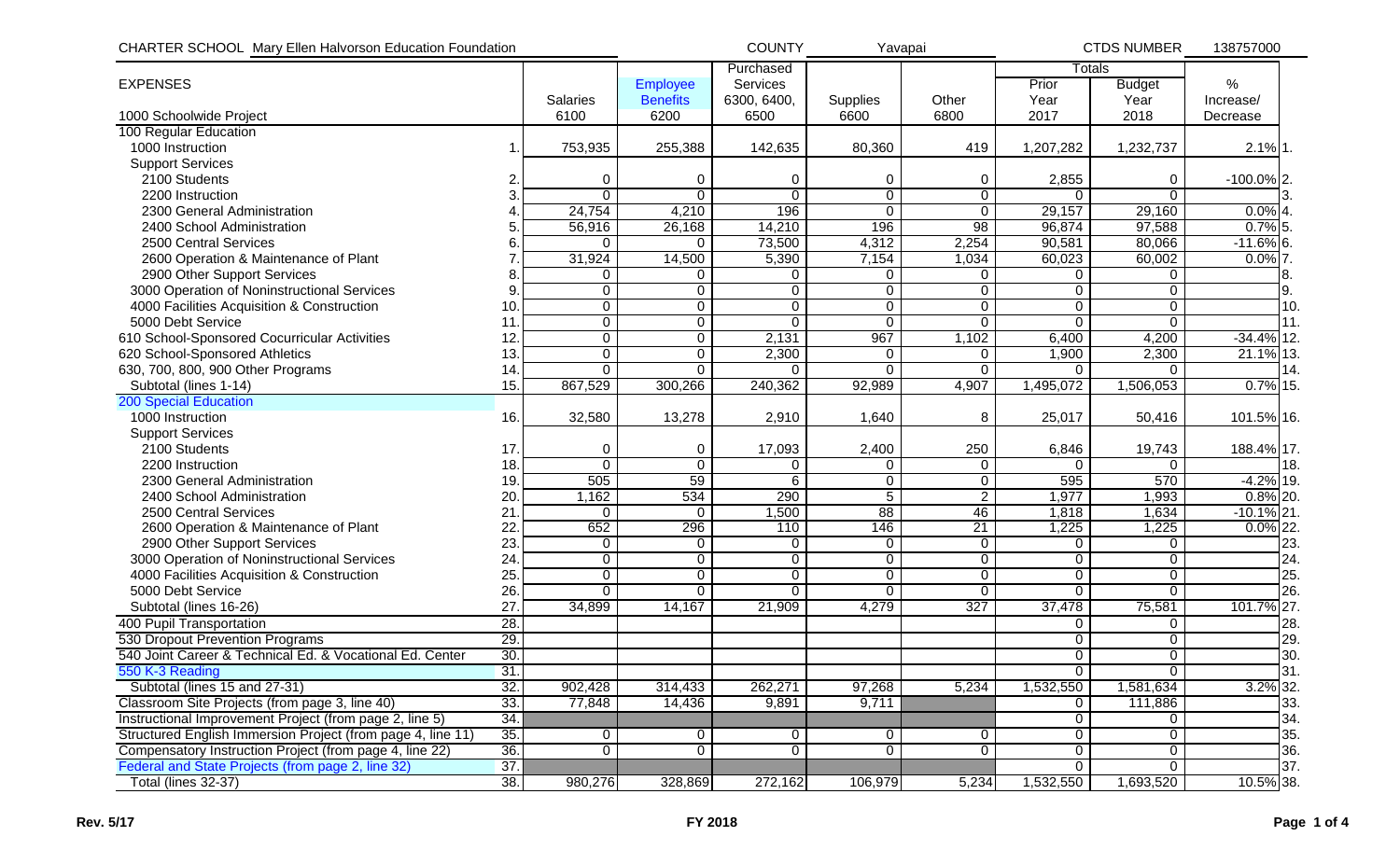### **FEDERAL AND STATE PROJECTS**

| 1100-1399 FEDERAL PROJECTS                                                    | Prior Year<br>2017 | <b>Budget Year</b><br>2018 |                    |                                                                           | Prior Year<br>2017               | $10.91$ and $200$ $1.1091$ and $200$<br><b>Budget Year</b><br>2018 |    |
|-------------------------------------------------------------------------------|--------------------|----------------------------|--------------------|---------------------------------------------------------------------------|----------------------------------|--------------------------------------------------------------------|----|
| 1. 1100-1130 ESEA Title I-Helping Disadvantaged Children                      | $\mathbf 0$        |                            |                    | 1. Total All Disability Classifications                                   | 37,298                           |                                                                    |    |
| 2. 1140-1150 ESEA Title II-Prof. Dev. And Technology                          | $\mathbf 0$        |                            | 2.                 | 2. Gifted Education                                                       | $\Omega$                         |                                                                    | 2. |
| 3. 1160 ESEA Title IV-21st Century Schools                                    | $\overline{0}$     |                            | 3.                 | 3. ELL Incremental Costs                                                  | $\Omega$                         |                                                                    | 3. |
| 4. 1170-1180 ESEA Title V-Promote Informed Parent Choice                      | 0                  |                            | 4.                 | 4. ELL Compensatory Instruction                                           | 0                                |                                                                    |    |
| 5. 1190 ESEA Title III-Limited Eng. & Immigrant Students                      | $\mathbf 0$        |                            | 5.                 | 5. Remedial Education                                                     | $\Omega$                         |                                                                    | 5. |
| 6. 1200 ESEA Title VII-Indian Education                                       | $\overline{0}$     |                            | 6.                 | 6. Vocational and Technological Ed.                                       | 0                                |                                                                    | 6. |
| 7. 1210 ESEA Title VI-Flexibility and Accountability                          | $\overline{0}$     |                            |                    | 7. Career Education                                                       | $\Omega$                         |                                                                    | 7. |
| 8. 1220 IDEA, Part B                                                          | $\overline{0}$     |                            | 8.                 | 8. Total (lines 1-7)                                                      | 37,298                           | $\overline{0}$ 8.                                                  |    |
| 9. 1230 Johnson-O'Malley                                                      | $\overline{0}$     |                            | 9.                 |                                                                           |                                  |                                                                    |    |
| 10. 1240 Workforce Investment Act                                             | $\mathbf 0$        |                            | 10.                | <b>INSTRUCTIONAL IMPROVEMENT PROJECT</b>                                  |                                  |                                                                    |    |
| 11. 1250 AEA-Adult Education                                                  | $\overline{0}$     |                            | 11.                | Indicate amounts budgeted in Project 1020 for the following:              |                                  |                                                                    |    |
| 12. 1260-1270 Vocational Education-Basic Grants                               | $\mathbf 0$        |                            | 12.                |                                                                           | <b>Prior Year</b>                | <b>Budget Year</b>                                                 |    |
| 13. 1280 ESEA Title X-Homeless Education                                      | $\overline{0}$     |                            | 13.                |                                                                           | 2017                             | 2018                                                               |    |
| 14. 1290 Medicaid Reimbursement                                               | $\mathbf 0$        |                            | 14.                | 1. Teacher Compensation Increases                                         | $\Omega$                         |                                                                    |    |
| 15. 1300 Charter School Implementation Proj. (Stimulus)                       | $\overline{0}$     |                            | 15.                | 2. Class Size Reduction                                                   | $\mathbf 0$                      |                                                                    | 2. |
| 16. 13_ Impact Aid                                                            | $\overline{0}$     |                            | 16.                | 3. Dropout Prevention Programs                                            | $\Omega$                         |                                                                    | 3  |
| 17. 1310-1399 Other Federal Projects                                          | $\overline{0}$     |                            | 17.                | 4. Instructional Improvement Programs                                     | $\mathbf 0$                      |                                                                    |    |
| 18. Total Federal Projects (lines 1-17)                                       | $\overline{0}$     |                            | $\overline{0}$ 18. | 5. Total Instructional Improvement (lines 1-4)                            | $\overline{0}$                   | $\Omega$                                                           | 5  |
| 1400-1499 STATE PROJECTS                                                      |                    |                            |                    |                                                                           |                                  |                                                                    |    |
| 19. 1400 Vocational Education                                                 | 0                  |                            | 19.                | <b>PROPOSED RATIOS FOR</b>                                                | <b>SELECTED EXPENSES BY TYPE</b> |                                                                    |    |
| 20. 1410 Early Childhood Block Grant                                          | 0                  |                            | 20.                | <b>SPECIAL EDUCATION</b>                                                  | (Must be included on page 1)     |                                                                    |    |
| 21. 1420 Extended School Year-Pupils with Disabilities                        | $\mathbf 0$        |                            | 21.                | Teacher-Pupil<br>1 to 11.0                                                | <b>Audit Services</b>            | 9,250                                                              |    |
| 22. 1425 Adult Basic Education                                                | $\mathbf 0$        |                            | 22.                | Staff-Pupil<br>1 to $9.0$                                                 | <b>Classroom Instruction</b>     |                                                                    |    |
| 23. 1430 Chemical Abuse Prevention Programs                                   | $\overline{0}$     |                            | 23.                |                                                                           |                                  |                                                                    |    |
| 24. 1435 Academic Contests                                                    | $\overline{0}$     |                            | 24.                | <b>STATE EQUALIZATION ASSISTANCE BUDGETED</b>                             |                                  |                                                                    |    |
| 25. 1450 Gifted Education                                                     | $\Omega$           |                            | 25.<br>26.         | <b>FOR FOOD SERVICE EXPENSES</b>                                          |                                  |                                                                    |    |
| 26. 1456 College Credit Exam Incentives                                       |                    |                            | 27.                | Enter the amount of State Equalization Assistance                         |                                  |                                                                    |    |
| 27. 1457 Results-based Funding                                                |                    |                            | 28.                | budgeted for Food Service, Function 3100:                                 |                                  | 01                                                                 |    |
| 28. 1460 Environmental Special Plate<br>29. 1465 Charter School Stimulus Fund | 0<br>$\mathbf 0$   |                            | 29.                |                                                                           |                                  |                                                                    |    |
| 30. 1470-1499 Other State Projects                                            | $\overline{0}$     |                            | 30.                | ADDITIONAL TEACHER SALARY INCREASES (LAWS 2017, CH. 305, §33)             |                                  |                                                                    |    |
| 31. Total State Projects (lines 19-30)                                        | $\overline{0}$     |                            | $\frac{0}{0}$ 31.  | 1. Number of teachers eligible for increase (FY 2018 Head Count)          |                                  | 19                                                                 |    |
| 32. Total Federal and State Projects (lines 18 and 31)                        | $\overline{0}$     |                            | $\overline{0}$ 32. | 2. Number of teachers eligible for increase (FY 2018 FTE)                 |                                  | 13                                                                 | 2. |
|                                                                               |                    |                            |                    | 3. Total FY 2018 eligible teachers' salaries before 1.06% salary increase |                                  | 865,013                                                            | 3. |
| <b>CAPITAL ACQUISITIONS</b>                                                   | Prior Year         | <b>Budget Year</b>         |                    | 4. Total FY 2017 eligible teachers' salaries                              |                                  | 832,067                                                            |    |
| 1. 0191 Land and Land Improvements                                            | 0                  |                            |                    | 5. 1.06% salary increase (line 4 times 1.06%)                             |                                  | 8,820                                                              |    |

- 
- 
- 
- 5. 0198 Construction in Progress 6. 1998 Construction in Progress 1.5.<br>
6. Total Capital Acquisitions (lines 1-5) 6. Total Capital Acquisitions (lines 1-5) 0

7. Total Capital Acquisitions, if any, budgeted on lines 1-5 above for the K-3 Reading Program<br>Rev. 5/17

 $\begin{array}{ccc} \hline \text{O} & \text{O} & \text{O} \end{array}$  7.

| 2018 |     |                               |
|------|-----|-------------------------------|
|      | 1.  | 1. Total All Disability Class |
|      | 2.  | 2. Gifted Education           |
|      | 3.  | 3. ELL Incremental Costs      |
|      | 4.  | 4. ELL Compensatory Instr     |
|      | 5.  | 5. Remedial Education         |
|      | 6.  | 6. Vocational and Technold    |
|      | 7.  | 7. Career Education           |
|      | 8.  | 8. Total (lines 1-7)          |
|      | 9.  |                               |
|      | 10. | <b>INSTRUCTION</b>            |
|      | 11. | Indicate amounts budge        |
|      | 12. |                               |
|      | 13. |                               |
|      | 14. | 1. Teacher Compensation       |
|      | 15. | 2. Class Size Reduction       |
|      | 16. | 3. Dropout Prevention Prog    |
|      | 17. | 4. Instructional Improveme    |
| 0    | 18. | 5. Total Instructional Impro  |
|      |     |                               |
|      | 19. | <b>PROPOSED</b>               |
|      | 20. | <b>SPECIAL E</b>              |
|      | 21. | Teacher-Pupil                 |
|      | 22. | Staff-Pupil                   |
|      | 23. |                               |
|      | 24. | <b>STATE EQUALIZATION</b>     |
|      | 25. | <b>FOR FOOD SERVICE E</b>     |
|      | 26. | Enter the amount of Stat      |
|      | 27. | budgeted for Food Servi       |
|      | 28. |                               |
|      | 29. |                               |
|      | 30. | <b>ADDITIONAL TEACHI</b>      |
| O    | 31. | 1 Number of teachers eligi    |

| <u>UUUNII</u> | ı avapaı                                  |  | <b>UIDU NUMBLI</b> N 1907 J7000 |                          |
|---------------|-------------------------------------------|--|---------------------------------|--------------------------|
|               |                                           |  |                                 |                          |
|               | <b>SPECIAL EDUCATION PROGRAMS BY TYPE</b> |  |                                 |                          |
|               |                                           |  |                                 |                          |
|               |                                           |  | Program 200 Program 200         |                          |
|               |                                           |  |                                 | Prior Year   Budget Year |

|                                            | 2017                 |  |
|--------------------------------------------|----------------------|--|
| <b>otal All Disability Classifications</b> | 37,298               |  |
| ifted Education                            |                      |  |
| LL Incremental Costs                       |                      |  |
| LL Compensatory Instruction                |                      |  |
| emedial Education                          |                      |  |
| ocational and Technological Ed.            |                      |  |
| areer Education                            |                      |  |
|                                            | $\sim$ $\sim$ $\sim$ |  |

### **IAL IMPROVEMENT PROJECT**

- 
- 
- 
- 

| Teacher-Pupil | 1 to the 1 | $-11.0$ |  |
|---------------|------------|---------|--|
| Staff-Pupil   | 1 to       | 9.0     |  |

# **19. 19. 1400 PATIOS FOR 19. 1400 VOCATIOS FOR SELECTED EXPENSES BY TYPE**

| (Must be included on page 1) |       |
|------------------------------|-------|
| <b>Audit Services</b>        | 9.250 |
| Classroom Instruction        |       |

## **ASSISTANCE BUDGETED**



### **ER SALARY INCREASES (LAWS 2017, CH. 305, §33)**  $\begin{array}{|l|l|}\hline \text{0} & \text{31.} & \text{1} & \text{Number of teachers eligible for increase (FY 2018 Head Count)} \hline \text{0} & \text{32.} & \text{2. Number of teachers eligible for increase (FY 2018 FTE)}\hline \end{array}$  1. 13 2. 2. Number of teachers eligible for increase (FY 2018 FTE)<br>3. Total FY 2018 eligible teachers' salaries before 1.06% salary increase 865,013 3. 3. Total FY 2018 eligible teachers' salaries before 1.06% salary increase **CAPITAL ACCUISITION** ACCUISITIONS PRIOR ACCUISITION ACCEPTS AND RELEASE TO A RELEASE A RELEASE AND RELEASE A RELEASE A RELEASE AND RELEASE A RELEASE A RELEASE AND RELEASE A RELEASE A RELEASE A RELEASE A RELEASE A RELEASE 1.06% salary increase (line 4 times 1.06%) 8,820 5. 2. 0192 Site Improvements **2.** 0 2. 6. Employer share of retirement system expense for increase on line 5 986 6.<br>3. 0194 Buildings and Building Improvements **1986** 6. T. Employer share of FICA expense for increase on line 01 Buildings and Buildings and Building Improvements 0 3. 7. Employer share of FICA expense for increase on line 5 675 7. 4. 0196 Equipment **10.481** 8. Total amount needed to fund lines 5-7 (sum lines 5-7) (to W.S. C, Line X) 10,481 8.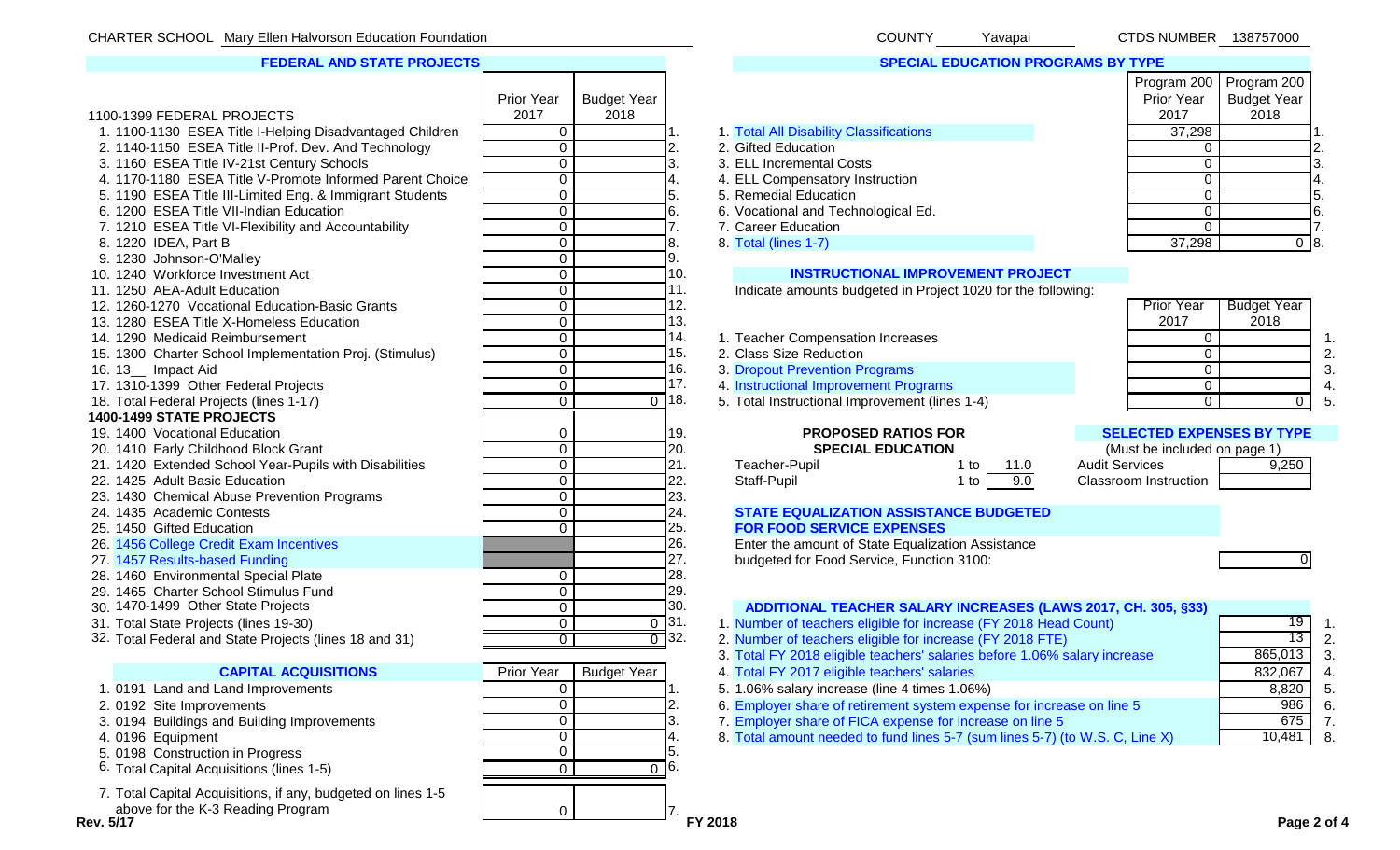|                                                      |     |                | Employee        | Purchased        |                 | Totals            | %                  |           |
|------------------------------------------------------|-----|----------------|-----------------|------------------|-----------------|-------------------|--------------------|-----------|
| <b>Expenses</b>                                      |     | Salaries       | <b>Benefits</b> | <b>Services</b>  | <b>Supplies</b> | <b>Prior Year</b> | <b>Budget Year</b> | Increase/ |
| Classroom Site Project 1011 - Base Salary            |     | 6100           | 6200            | 6300, 6400, 6500 | 6600            | 2017              | 2018               | Decrease  |
| 100 Regular Education                                |     |                |                 |                  |                 |                   |                    |           |
| 1000 Instruction                                     |     | 18,834         | 3,544           |                  |                 | 17,821            | 22,378             | 25.6% 1.  |
| 2100 Support Services - Students                     |     |                |                 |                  |                 | O                 |                    | 2.        |
| 2200 Support Services - Instruction                  | З   |                |                 |                  |                 | 0                 | $\overline{0}$     |           |
|                                                      |     |                |                 |                  |                 |                   |                    |           |
| Program 100 Subtotal (lines 1-3)                     |     | 18,834         | 3,544           |                  |                 | 17,821            | 22,378             | 25.6% 4.  |
| 200 Special Education                                |     |                |                 |                  |                 | $\Omega$          | $\Omega$           |           |
| 1000 Instruction                                     | 5   |                |                 |                  |                 |                   |                    | 5.        |
| 2100 Support Services - Students                     | 6.  |                |                 |                  |                 | 0                 | $\overline{0}$     | 6.        |
| 2200 Support Services - Instruction                  |     |                |                 |                  |                 | $\overline{0}$    | $\overline{0}$     | 7.        |
| Program 200 Subtotal (lines 5-7)                     | 8.  | $\overline{0}$ | $\overline{0}$  |                  |                 | $\sigma$          | $\overline{0}$     | 8.        |
| Other Programs (Specify)                             |     |                |                 |                  |                 |                   |                    |           |
| 1000 Instruction                                     | 9.  |                |                 |                  |                 | $\mathbf 0$       | $\mathbf 0$        |           |
| 2100 Support Services - Students                     | 10. |                |                 |                  |                 | 0                 | $\overline{0}$     | 10.       |
| 2200 Support Services - Instruction                  | 11  |                |                 |                  |                 | 0                 | $\overline{0}$     | 11.       |
| Other Programs Subtotal (lines 9-11)                 | 12. | $\overline{0}$ | 0               |                  |                 | 0                 | $\overline{0}$     | 12.       |
| Total Expenses (lines 4, 8, and 12)                  | 13. | 18,834         | 3,544           |                  |                 | 17,821            | 22,378             | 25.6% 13. |
| Classroom Site Project 1012 - Performance Pay        |     |                |                 |                  |                 |                   |                    |           |
| 100 Regular Education                                |     |                |                 |                  |                 |                   |                    |           |
| 1000 Instruction                                     | 14. | 37,795         | 6,959           |                  |                 | 35,643            | 44,754             | 25.6% 14. |
| 2100 Support Services - Students                     | 15. |                |                 |                  |                 | 0                 | $\sigma$           | 15.       |
| 2200 Support Services - Instruction                  | 16. |                |                 |                  |                 | 0                 | $\overline{0}$     | 16.       |
| Program 100 Subtotal (lines 14-16)                   | 17. | 37,795         | 6,959           |                  |                 | 35,643            | 44,754             | 25.6% 17. |
| 200 Special Education                                |     |                |                 |                  |                 |                   |                    |           |
| 1000 Instruction                                     | 18. |                |                 |                  |                 | $\Omega$          | $\Omega$           | 18.       |
| 2100 Support Services - Students                     | 19. |                |                 |                  |                 | 0                 | $\overline{0}$     | 19.       |
| 2200 Support Services - Instruction                  | 20. |                |                 |                  |                 | 0                 | $\overline{0}$     | 20.       |
| Program 200 Subtotal (lines 18-20)                   | 21  | $\overline{0}$ | $\overline{0}$  |                  |                 | 0                 | $\overline{0}$     | 21.       |
|                                                      |     |                |                 |                  |                 |                   |                    |           |
| Other Programs (Specify)<br>1000 Instruction         |     |                |                 |                  |                 | $\Omega$          | $\Omega$           | 22.       |
|                                                      | 22. |                |                 |                  |                 |                   |                    | 23.       |
| 2100 Support Services - Students                     | 23. |                |                 |                  |                 | 0                 | $\overline{0}$     | 24.       |
| 2200 Support Services - Instruction                  | 24  |                |                 |                  |                 | 0                 | $\overline{0}$     |           |
| Other Programs Subtotal (lines 22-24)                | 25. | $\overline{0}$ | $\overline{0}$  |                  |                 | $\overline{0}$    | $\overline{c}$     | 25.       |
| Total Expenses (lines 17, 21, and 25)                | 26. | 37,795         | 6,959           |                  |                 | 35,643            | 44,754             | 25.6% 26. |
| Classroom Site Project 1013 - Other                  |     |                |                 |                  |                 |                   |                    |           |
| 100 Regular Education                                |     |                |                 |                  |                 |                   |                    |           |
| 1000 Instruction                                     | 27. | 21,219         | 3,933           | 9,891            | 9,711           | 35,643            | 44,754             | 25.6% 27. |
| 2100 Support Services - Students                     | 28. |                |                 |                  |                 | 0                 | 0                  | 28.       |
| 2200 Support Services - Instruction                  | 29. |                |                 |                  |                 | 0                 | О                  | 29.       |
| Program 100 Subtotal (lines 27-29)                   | 30. | 21,219         | 3,933           | 9,891            | 9,711           | 35,643            | 44,754             | 25.6% 30. |
| 200 Special Education                                |     |                |                 |                  |                 |                   |                    |           |
| 1000 Instruction                                     | 31  |                |                 |                  |                 | $\mathbf 0$       | $\Omega$           | 31.       |
| 2100 Support Services - Students                     | 32. |                |                 |                  |                 | 0                 | $\overline{0}$     | 32.       |
| 2200 Support Services - Instruction                  | 33. |                |                 |                  |                 | 0                 | $\overline{0}$     | 33.       |
| Program 200 Subtotal (lines 31-33)                   | 34. | $\overline{0}$ | $\overline{0}$  | $\overline{0}$   | $\overline{0}$  | $\sigma$          | $\overline{0}$     | 34.       |
| 530 Dropout Prevention Programs                      |     |                |                 |                  |                 |                   |                    |           |
| 1000 Instruction                                     | 35. |                |                 |                  |                 | 0                 | $\Omega$           | 35.       |
| Other Programs (Specify)                             |     |                |                 |                  |                 |                   |                    |           |
| 1000 Instruction                                     | 36. |                |                 |                  |                 | $\Omega$          | $\Omega$           | 36.       |
| 2100, 2200 Support Services - Students/Instruction   | 37  |                |                 |                  |                 | 0                 | 0                  | 37.       |
| Other Programs Subtotal (lines 36-37)                | 38. | $\overline{0}$ | $\overline{0}$  | $\mathbf{0}$     | $\overline{0}$  | 0                 | $\overline{0}$     | 38.       |
|                                                      |     |                |                 |                  |                 |                   |                    |           |
| Total Expenses (lines 30, 34, 35, and 38)            | 39. | 21,219         | 3,933           | 9,891            | 9,711           | 35,643            | 44,754             | 25.6% 39. |
| Total Classroom Site Projects (lines 13, 26, and 39) | 40. | 77,848         | 14,436          | 9,891            | 9,711           | 89,107            | 111,886            | 25.6% 40. |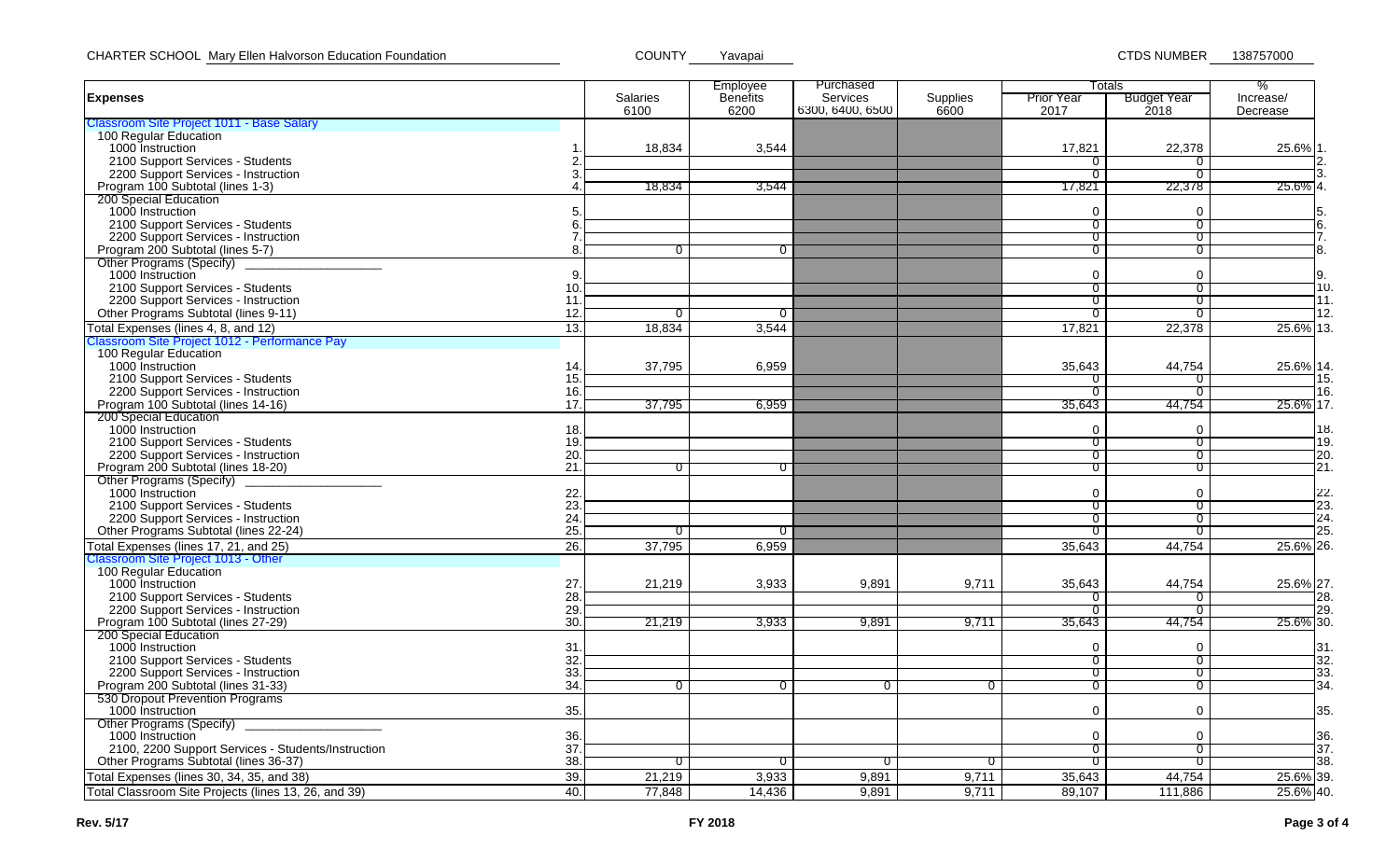### CHARTER SCHOOL Mary Ellen Halvorson Education Foundation Network COUNTY Yavapai New Yorking CTDS NUMBER 138757000

|                                                    |     | Number of |           |                 |                 | Purchased    |          |          | <b>Totals</b> |                    |           |     |
|----------------------------------------------------|-----|-----------|-----------|-----------------|-----------------|--------------|----------|----------|---------------|--------------------|-----------|-----|
|                                                    |     |           | Personnel |                 | Employee        | Services     |          |          |               |                    | %         |     |
| <b>Expenses</b>                                    |     | Prior     | Budget    | <b>Salaries</b> | <b>Benefits</b> | 6300, 6400,  | Supplies | Other    | Prior Year    | <b>Budget Year</b> | Increase/ |     |
|                                                    |     | Year      | Year      | 6100            | 6200            | 6500         | 6600     | 6800     | 2017          | 2018               | Decrease  |     |
| <b>Structured English Immersion Project - 1071</b> |     |           |           |                 |                 |              |          |          |               |                    |           |     |
| 260 Special Education-ELL Incremental Costs        |     |           |           |                 |                 |              |          |          |               |                    |           |     |
| 1000 Instruction                                   |     | 0.00      |           |                 |                 |              |          |          | 0             | $\Omega$           |           |     |
| <b>Support Services</b>                            |     |           |           |                 |                 |              |          |          |               |                    |           |     |
| 2100 Students                                      | ⌒   | 0.00      |           |                 |                 |              |          |          | 0             | $\Omega$           |           | 2.  |
| 2200 Instruction                                   |     | 0.00      |           |                 |                 |              |          |          | 0             |                    |           |     |
| 2300 General Administration                        |     | 0.00      |           |                 |                 |              |          |          | 0             |                    |           |     |
| 2400 School Administration                         | 5.  | 0.00      |           |                 |                 |              |          |          | 0             |                    |           |     |
| 2500 Central Services                              | 6.  | 0.00      |           |                 |                 |              |          |          | 0             |                    |           |     |
| 2600 Operation & Maintenance of Plant              |     | 0.00      |           |                 |                 |              |          |          | 0             |                    |           |     |
| 2900 Other Support Services                        | 8.  | 0.00      |           |                 |                 |              |          |          | 0             |                    |           |     |
| Program 260 Subtotal (lines 1-8)                   | 9.  | 0.00      | 0.00      | $\Omega$        | $\Omega$        | $\mathsf{C}$ | $\Omega$ | 0        | 0             |                    |           | Ι9. |
| 430 Pupil Transportation-ELL Incremental Costs     |     |           |           |                 |                 |              |          |          |               |                    |           |     |
| <b>Support Services</b>                            |     |           |           |                 |                 |              |          |          |               |                    |           |     |
| 2700 Student Transportation                        | 10. | 0.00      |           |                 |                 |              |          |          | 0             | 0                  |           | 10. |
| Total Expenses (lines 9 and 10)                    | 11. | 0.00      | 0.00      | $\Omega$        | $\Omega$        | Ω            | $\Omega$ | $\Omega$ | 0             | $\Omega$           |           | 11  |

|                                                       |             | Number of     |                 |          | Purchased   |          |       |                   | <b>Totals</b>      |           |
|-------------------------------------------------------|-------------|---------------|-----------------|----------|-------------|----------|-------|-------------------|--------------------|-----------|
|                                                       |             | Personnel     |                 | Employee | Services    |          |       |                   |                    | %         |
| <b>Expenses</b>                                       | Prior       | <b>Budget</b> | <b>Salaries</b> | Benefits | 6300, 6400, | Supplies | Other | <b>Prior Year</b> | <b>Budget Year</b> | Increase/ |
|                                                       | Year        | Year          | 6100            | 6200     | 6500        | 6600     | 6800  | 2017              | 2018               | Decrease  |
| <b>Compensatory Instruction Project - 1072</b>        |             |               |                 |          |             |          |       |                   |                    |           |
| 265 Special Education-ELL Compensatory Instruction    |             |               |                 |          |             |          |       |                   |                    |           |
| 1000 Instruction                                      | 12.<br>0.00 |               |                 |          |             |          |       |                   |                    | 12.       |
| <b>Support Services</b>                               |             |               |                 |          |             |          |       |                   |                    |           |
| 2100 Students                                         | 13.<br>0.00 |               |                 |          |             |          |       |                   |                    | 13.       |
| 2200 Instruction                                      | 0.00<br>14. |               |                 |          |             |          |       |                   |                    | 14.       |
| 2300 General Administration                           | 0.00<br>15. |               |                 |          |             |          |       |                   |                    | 15        |
| 2400 School Administration                            | 0.00<br>16. |               |                 |          |             |          |       |                   |                    | 16.       |
| 2500 Central Services                                 | 0.00<br>17. |               |                 |          |             |          |       |                   |                    | 17.       |
| 2600 Operation & Maintenance of Plant                 | 0.00<br>18. |               |                 |          |             |          |       |                   |                    | 18.       |
| 2900 Other Support Services                           | 0.00<br>19. |               |                 |          |             |          |       |                   |                    | 19        |
| Program 265 Subtotal (lines 12-19)                    | 20.<br>0.00 | 0.00          | $\Omega$        | 0        |             | $\Omega$ | 0     | $\Omega$          |                    | 20.       |
| 435 Pupil Transportation-ELL Compensatory Instruction |             |               |                 |          |             |          |       |                   |                    |           |
| <b>Support Services</b>                               |             |               |                 |          |             |          |       |                   |                    |           |
| 2700 Student Transportation                           | 21.<br>0.00 |               |                 |          |             |          |       | $\Omega$          |                    | 21.       |
| Total Expenses (lines 20 and 21)                      | 22.<br>0.00 | 0.00          | ∩               | 0        | ሰ           | $\Omega$ | 0     | 0                 | $\Omega$           | 22.       |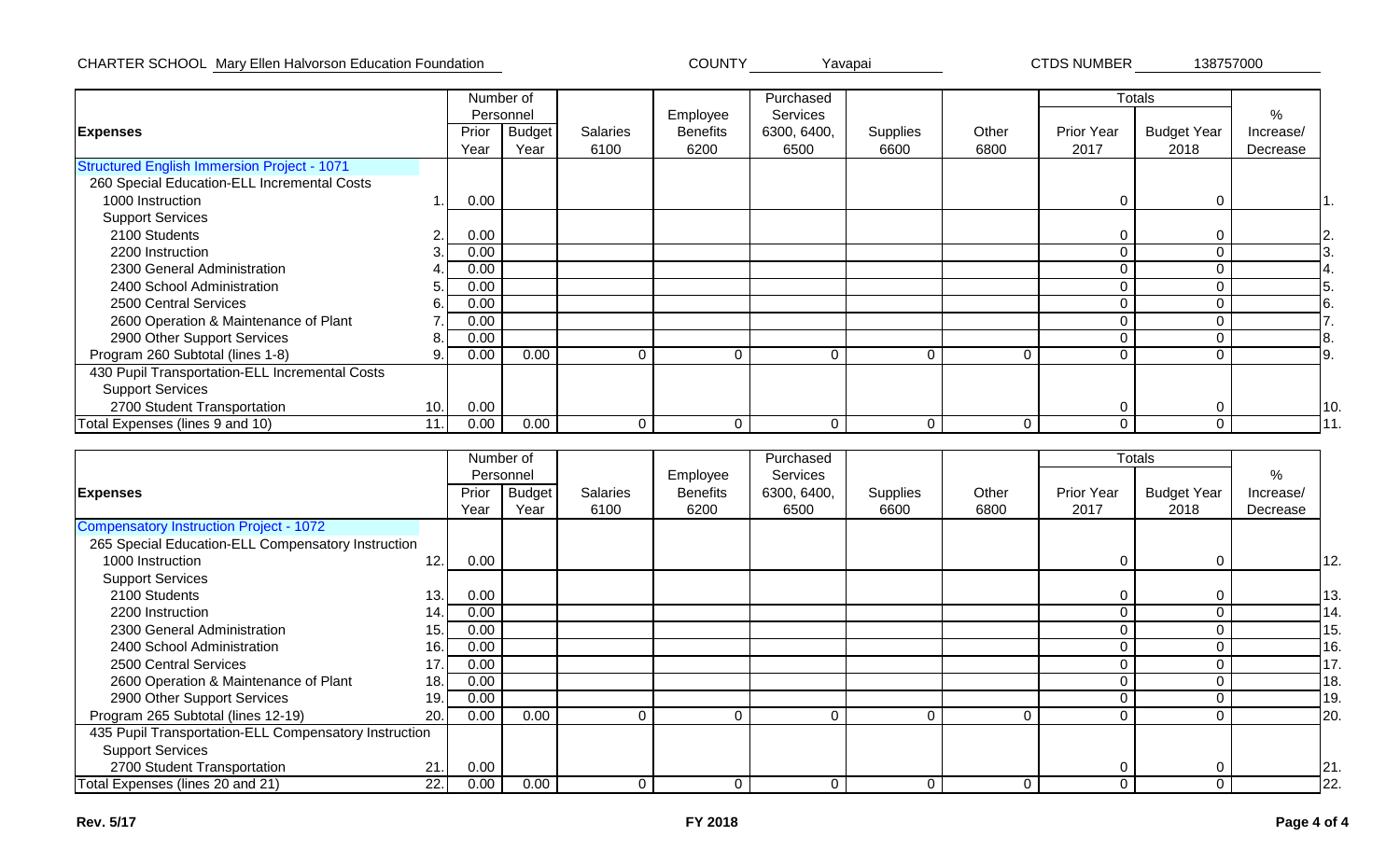### **FY 2018 SUMMARY OF CHARTER SCHOOL PROPOSED BUDGET**

CTDS Number 138757000

| 1000 SCHOOLWIDE PROJECT                        |                   | <b>Totals</b>      | $\%$      |                                                                                                 |                            |                    |                    |               |  |
|------------------------------------------------|-------------------|--------------------|-----------|-------------------------------------------------------------------------------------------------|----------------------------|--------------------|--------------------|---------------|--|
|                                                | <b>Prior Year</b> | <b>Budget Year</b> | Increase/ | The budget of Mary Ellen Halvorson Education Foundation (d.b.a. Tri-city College Prep High      |                            |                    |                    |               |  |
| 100 Regular Education                          | 2017              | 2018               | Decrease  | School) for fiscal year 2018 was officially proposed by the Governing Board on June 06, 2017.   |                            |                    |                    |               |  |
| 1000 Instruction                               | 1,207,282         | 1,232,737          | 2.1%      | complete budget may be reviewed by contacting Bill Batzli at 928.777.0403 or batzli@tricityprep |                            |                    |                    |               |  |
| <b>Support Services</b>                        |                   |                    |           |                                                                                                 |                            |                    |                    |               |  |
| 2100 Students                                  | 2,855             | $\mathbf 0$        | $-100.0%$ |                                                                                                 |                            |                    |                    |               |  |
| 2200 Instruction                               | $\Omega$          | $\Omega$           |           |                                                                                                 |                            | <b>Totals</b>      |                    | $\frac{1}{2}$ |  |
| 2300 General Administration                    | 29,157            | 29,160             | 0.0%      | <b>SPECIAL EDUCATION PROGRAMS</b>                                                               |                            | Prior Year         | <b>Budget Year</b> | Increa        |  |
| 2400 School Administration                     | 96,874            | 97,588             | 0.7%      |                                                                                                 |                            | 2017               | 2018               | Decre         |  |
| 2500 Central Services                          | 90,581            | 80,066             | $-11.6%$  | <b>Total All Disability Classifications</b>                                                     |                            | 37,298             | $\mathbf 0$        | $-100$        |  |
| 2600 Operation & Maintenance of Plant          | 60,023            | 60,002             | 0.0%      | <b>Gifted Education</b>                                                                         |                            | $\Omega$           | 0                  |               |  |
| 2900 Other Support Services                    | $\mathbf 0$       | $\overline{0}$     |           | <b>ELL Incremental Costs</b>                                                                    | 0                          | $\Omega$           |                    |               |  |
| 3000 Operation of Noninstructional Services    | 0                 | $\overline{0}$     |           | <b>ELL Compensatory Instruction</b><br>$\Omega$                                                 |                            |                    |                    |               |  |
| 4000 Facilities Acquisition & Construction     | $\overline{0}$    | $\overline{0}$     |           | <b>Remedial Education</b><br>$\Omega$                                                           |                            |                    |                    |               |  |
| 5000 Debt Service                              | $\mathbf 0$       | $\overline{0}$     |           | Vocational and Technological Ed.                                                                |                            | 0                  | 0                  |               |  |
| 610 School-Sponsored Cocurricular Activities   | 6,400             | 4,200              | $-34.4%$  | <b>Career Education</b>                                                                         | $\Omega$                   | $\mathbf 0$        |                    |               |  |
| 620 School-Sponsored Athletics                 | 1,900             | 2,300              | 21.1%     | Total                                                                                           |                            | 37,298             | $\Omega$           | $-100$        |  |
| 630, 700, 800, 900 Other Programs              | $\Omega$          | $\Omega$           |           |                                                                                                 |                            |                    |                    |               |  |
| <b>Regular Education Subtotal</b>              | 1,495,072         | 1,506,053          | 0.7%      |                                                                                                 |                            |                    |                    |               |  |
| 200 Special Education                          |                   |                    |           |                                                                                                 |                            |                    |                    |               |  |
| 1000 Instruction                               | 25,017            | 50,416             | 101.5%    |                                                                                                 | <b>EXPENSES BY PROJECT</b> |                    |                    |               |  |
| <b>Support Services</b>                        |                   |                    |           |                                                                                                 |                            | Totals             | $\%$               |               |  |
| 2100 Students                                  | 6,846             | 19,743             | 188.4%    |                                                                                                 | <b>Prior Year</b>          | <b>Budget Year</b> | Increase/          |               |  |
| 2200 Instruction                               | $\Omega$          | $\Omega$           |           |                                                                                                 | 2017                       | 2018               | Decrease           |               |  |
| 2300 General Administration                    | 595               | 570                | $-4.2%$   | Schoolwide                                                                                      | 1,532,550                  | 1,581,634          | 3.2%               |               |  |
| 2400 School Administration                     | 1,977             | 1,993              | 0.8%      | <b>Classroom Site Projects</b>                                                                  | $\Omega$                   | 111,886            |                    |               |  |
| 2500 Central Services                          | 1,818             | 1,634              | $-10.1%$  | Instructional Improvement                                                                       | $\Omega$                   | $\Omega$           |                    |               |  |
| 2600 Operation & Maintenance of Plant          | 1,225             | 1,225              | 0.0%      | <b>ELL Structured English Immersion</b>                                                         | $\Omega$                   | $\Omega$           |                    |               |  |
| 2900 Other Support Services                    | $\mathbf 0$       | $\mathbf 0$        |           | <b>ELL Compensatory Instruction</b>                                                             | $\Omega$                   | $\Omega$           |                    |               |  |
| 3000 Operation of Noninstructional Services    | $\overline{0}$    | $\overline{0}$     |           | <b>Federal Projects</b>                                                                         | $\overline{0}$             | $\Omega$           |                    |               |  |
| 4000 Facilities Acquisition & Construction     | $\overline{0}$    | $\overline{0}$     |           | <b>State Projects</b>                                                                           | $\mathbf 0$                | 0                  |                    |               |  |
| 5000 Debt Service                              | $\overline{0}$    | $\overline{0}$     |           | Capital Acquisitions                                                                            | $\overline{0}$             | 0                  |                    |               |  |
| <b>Special Education Subtotal</b>              | 37,478            | 75,581             | 101.7%    | <b>Total Expenses</b>                                                                           | 1,532,550                  | 1,693,520          | 10.5%              |               |  |
| 400 Pupil Transportation                       | 0                 | $\mathbf 0$        |           |                                                                                                 |                            |                    |                    |               |  |
| 530 Dropout Prevention Programs                | $\overline{0}$    | $\overline{0}$     |           |                                                                                                 |                            |                    |                    |               |  |
| 540 Joint Career & Tech. Ed. & Voc. Ed. Center | $\overline{0}$    | $\overline{0}$     |           |                                                                                                 |                            |                    |                    |               |  |
| 550 K-3 Reading                                | $\mathbf 0$       | $\overline{0}$     |           |                                                                                                 |                            |                    |                    |               |  |
|                                                | 1,532,550         | 1,581,634          |           |                                                                                                 |                            |                    |                    |               |  |

| 2200 Instruction                             |        |        |          |                                             |                   | Totals             | %          |
|----------------------------------------------|--------|--------|----------|---------------------------------------------|-------------------|--------------------|------------|
| 2300 General Administration                  | 29,157 | 29,160 | 0.0%     | <b>SPECIAL EDUCATION PROGRAMS</b>           | <b>Prior Year</b> | <b>Budget Year</b> | Increase/  |
| 2400 School Administration                   | 96,874 | 97,588 | 0.7%     |                                             | 2017              | 2018               | Decrease   |
| 2500 Central Services                        | 90,581 | 80,066 | $-11.6%$ | <b>Total All Disability Classifications</b> | 37,298            |                    | $-100.0\%$ |
| 2600 Operation & Maintenance of Plant        | 60,023 | 60,002 | $0.0\%$  | Gifted Education                            |                   |                    |            |
| 2900 Other Support Services                  |        |        |          | <b>IELL Incremental Costs</b>               |                   |                    |            |
| 3000 Operation of Noninstructional Services  |        |        |          | <b>ELL Compensatory Instruction</b>         |                   |                    |            |
| 4000 Facilities Acquisition & Construction   |        |        |          | <b>Remedial Education</b>                   |                   |                    |            |
| 5000 Debt Service                            |        |        |          | Vocational and Technological Ed.            |                   |                    |            |
| 610 School-Sponsored Cocurricular Activities | 6.400  | 4,200  | $-34.4%$ | Career Education                            |                   |                    |            |
| 620 School-Sponsored Athletics               | 0.900  | 2,300  | 21.1%    | Total                                       | 37,298            |                    | $-100.0\%$ |

| <b>EXPENSES BY PROJECT</b>              |                   |                    |           |
|-----------------------------------------|-------------------|--------------------|-----------|
|                                         |                   | <b>Totals</b>      | %         |
|                                         | <b>Prior Year</b> | <b>Budget Year</b> | Increase/ |
|                                         | 2017              | 2018               | Decrease  |
| Schoolwide                              | 1,532,550         | 1,581,634          | 3.2%      |
| <b>Classroom Site Projects</b>          | 0                 | 111,886            |           |
| <b>Instructional Improvement</b>        | 0                 | 0                  |           |
| <b>ELL Structured English Immersion</b> | 0                 | 0                  |           |
| <b>ELL Compensatory Instruction</b>     | 0                 | 0                  |           |
| <b>Federal Projects</b>                 | 0                 | ი                  |           |
| <b>State Projects</b>                   | 0                 | 0                  |           |
| <b>Capital Acquisitions</b>             | 0                 | 0                  |           |
| <b>Total Expenses</b>                   | 1,532,550         | 1,693,520          | 10.5%     |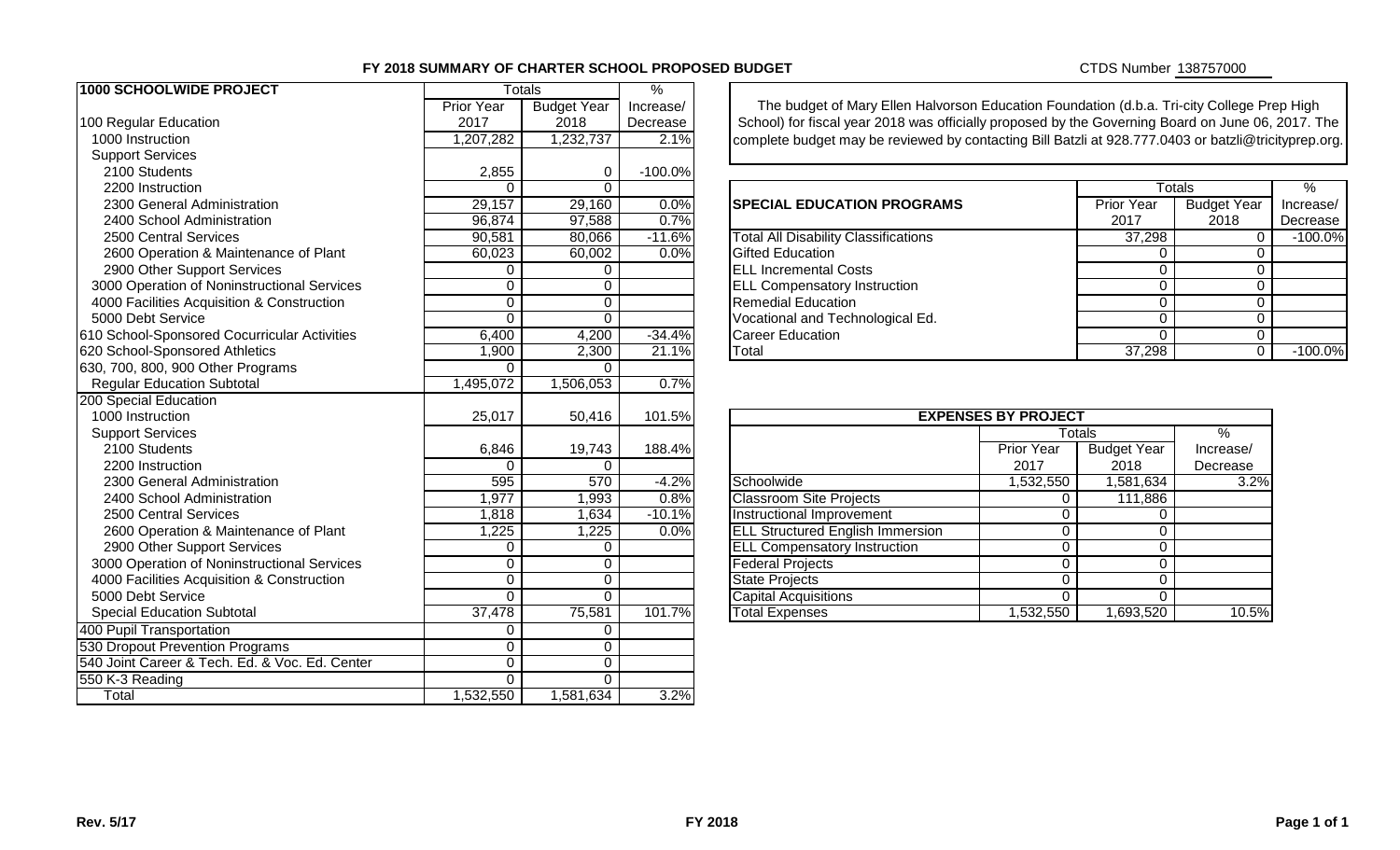| Page  | <b>Reference</b>          | <b>Instruction</b>                                                                                                                                                                                                                                                                                                                                                                                                                                                                                                                                                                                                                                                                                                  |
|-------|---------------------------|---------------------------------------------------------------------------------------------------------------------------------------------------------------------------------------------------------------------------------------------------------------------------------------------------------------------------------------------------------------------------------------------------------------------------------------------------------------------------------------------------------------------------------------------------------------------------------------------------------------------------------------------------------------------------------------------------------------------|
| Cover | General                   | These instructions are provided to help charter schools prepare the expenditure budget. Within the forms, blue<br>font and light blue highlights indicate that an instruction is linked to that specific line. An instructions button has<br>also been provided that links to any general instructions or to the first instruction for a page. The forms have<br>been set to print without "objects" so that the instructions buttons do not print.                                                                                                                                                                                                                                                                 |
|       |                           | The cells in the prior year columns on the budget forms contain formulas that will bring forward budget<br>amounts from the FY 2017 budget forms. However, the cells have not been protected so users may also enter<br>the information manually. To bring forward amounts automatically, the most recently revised FY 2017 budget<br>must be saved as budget17.xls in the C:\CSFORMS folder. If the file is not named budget17.xls, the formulas<br>will not function properly. Excel will ask the user to update information when the budget18.xls file is opened.<br>Users should review amounts reported in the prior year column to ensure they agree to the school's most<br>recently revised FY 2017 budget. |
| Cover | <b>CTDS Number</b>        | This cell will only accept entries of 9 digits. Do not include any slashes, dashes, etc. Enter the school's CTD<br>number plus 3 zeros.                                                                                                                                                                                                                                                                                                                                                                                                                                                                                                                                                                             |
| Cover | Version                   | The version of the budget being submitted on the cover page is formatted with a drop down menu. Select the<br>appropriate choice from the menu: Proposed, Adopted, or Revised (including the revision number). Only<br>choices in the menu may be entered in the cell.                                                                                                                                                                                                                                                                                                                                                                                                                                              |
|       |                           | All information on the cover page must be completed/updated when the proposed, adopted, or revised budget<br>is printed out for the Governing Board to sign. All information, excluding the Revenue information, must also<br>be updated when the budget is revised.                                                                                                                                                                                                                                                                                                                                                                                                                                                |
| Cover | <b>Estimated Revenues</b> | Estimated revenues by source for FY 2018 should be based on the best information available at the time the<br>budget is prepared. Estimated revenues may be more or less than estimated expenses.                                                                                                                                                                                                                                                                                                                                                                                                                                                                                                                   |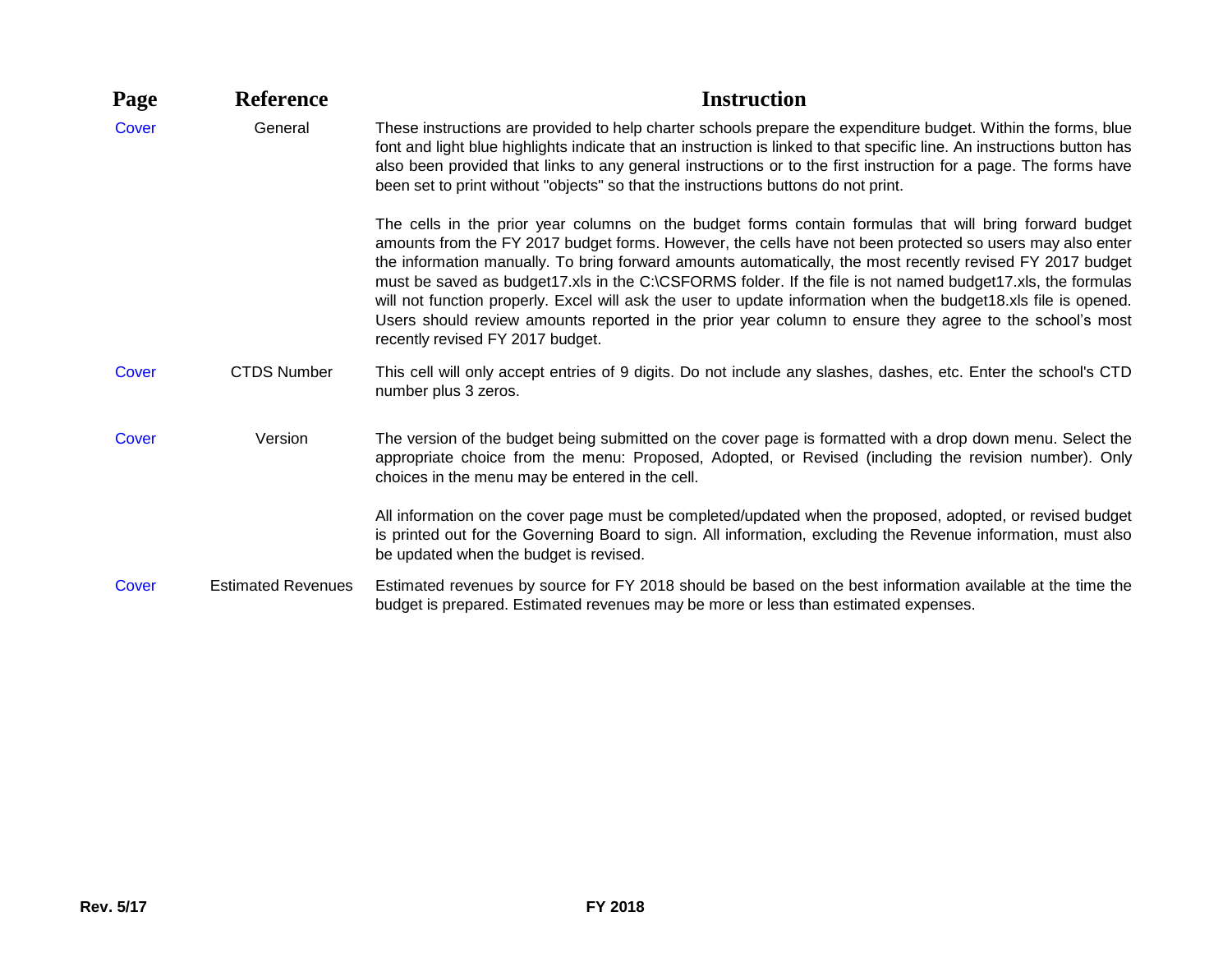| Page         | <b>Reference</b>                              | <b>Instruction</b>                                                                                                                                                                                                                                                                                                                                                                                                                                                                                                                                                                                                                                                                                                                                                           |
|--------------|-----------------------------------------------|------------------------------------------------------------------------------------------------------------------------------------------------------------------------------------------------------------------------------------------------------------------------------------------------------------------------------------------------------------------------------------------------------------------------------------------------------------------------------------------------------------------------------------------------------------------------------------------------------------------------------------------------------------------------------------------------------------------------------------------------------------------------------|
| <b>Cover</b> | <b>Additional Teacher</b><br>Salary Increase  | The members of a school governing board must conduct a separate vote regarding the allocation of monies<br>that it receives pursuant to Laws 2017, Ch. 305, §33, pertaining to the intended 1.06% teacher salary<br>increase. The board must also notify teachers of the scheduled date and time of action of the board for this<br>issue and must transmit a notice of public hearing to ADE for posting on the department's website at least ten<br>days before the hearing. To meet this requirement, the school must include this notice in the notice of public<br>hearing and board meeting to adopt the budget which will be posted on ADE's website. If the school maintains<br>a website the school must also post the notice of the public hearing on its website. |
|              |                                               | By signing the cover of the budget, the governing board members are attesting that the Budget for FY 2018,<br>including the information on Budget page 2, meets the requirements of Laws 2017, Ch. 305, §33.                                                                                                                                                                                                                                                                                                                                                                                                                                                                                                                                                                 |
|              |                                               | <b>Budget Revision</b><br>After the FY 2017 Annual Financial Report (AFR) is completed and no later than November 1, 2017, schools<br>may revise the calculation on Budget page 2 and Work Sheet C for the amount needed for the intended 1.06%<br>teacher salary increase based on final FY 2017 eligible teacher salaries. To revise the budget for this<br>calculation, schools must again comply with the notice and separate vote requirements. Please refer to the<br>Submission and Publication Requirements document issued with these budget forms for additional<br>information.                                                                                                                                                                                   |
| 1            | General                                       | Depreciation expense should not be reported on the budget forms. In addition, purchases of capital assets<br>(land and land improvements, site improvements, buildings and building improvements, equipment, and<br>construction in progress) should not be reported in the budget forms except in the Capital Acquisitions section<br>of page 2.                                                                                                                                                                                                                                                                                                                                                                                                                            |
| 1            | Program 200                                   | Schools with known special education students and programs at the time of budget adoption should budget for<br>expenses in program code 200. Also, budgeted special education expenses in program code 200 should be<br>allocated by program type on page 2. Total budgeted expenses on line 27 should equal total Special<br>Education Programs By Type on page 2, line 8.                                                                                                                                                                                                                                                                                                                                                                                                  |
| 1            | Program 550                                   | Schools should budget for K-3 Reading Program expenses in program code 550. The State Board of<br>Education must give approval to a school before any portion of the monies generated by the K-3 reading<br>support level weight may be distributed to the school. A.R.S. §15-211, as amended by Laws 2017, Ch. 67, §1.                                                                                                                                                                                                                                                                                                                                                                                                                                                      |
| 1            | <b>Federal and State</b><br>Projects, Line 37 | The total of federal and state project expenses (project codes 1100 through 1499 from page 2) should be<br>included on line 37. Schools should not include federal and state project expenses with other school wide<br>project expenses on lines 1 through 36.                                                                                                                                                                                                                                                                                                                                                                                                                                                                                                              |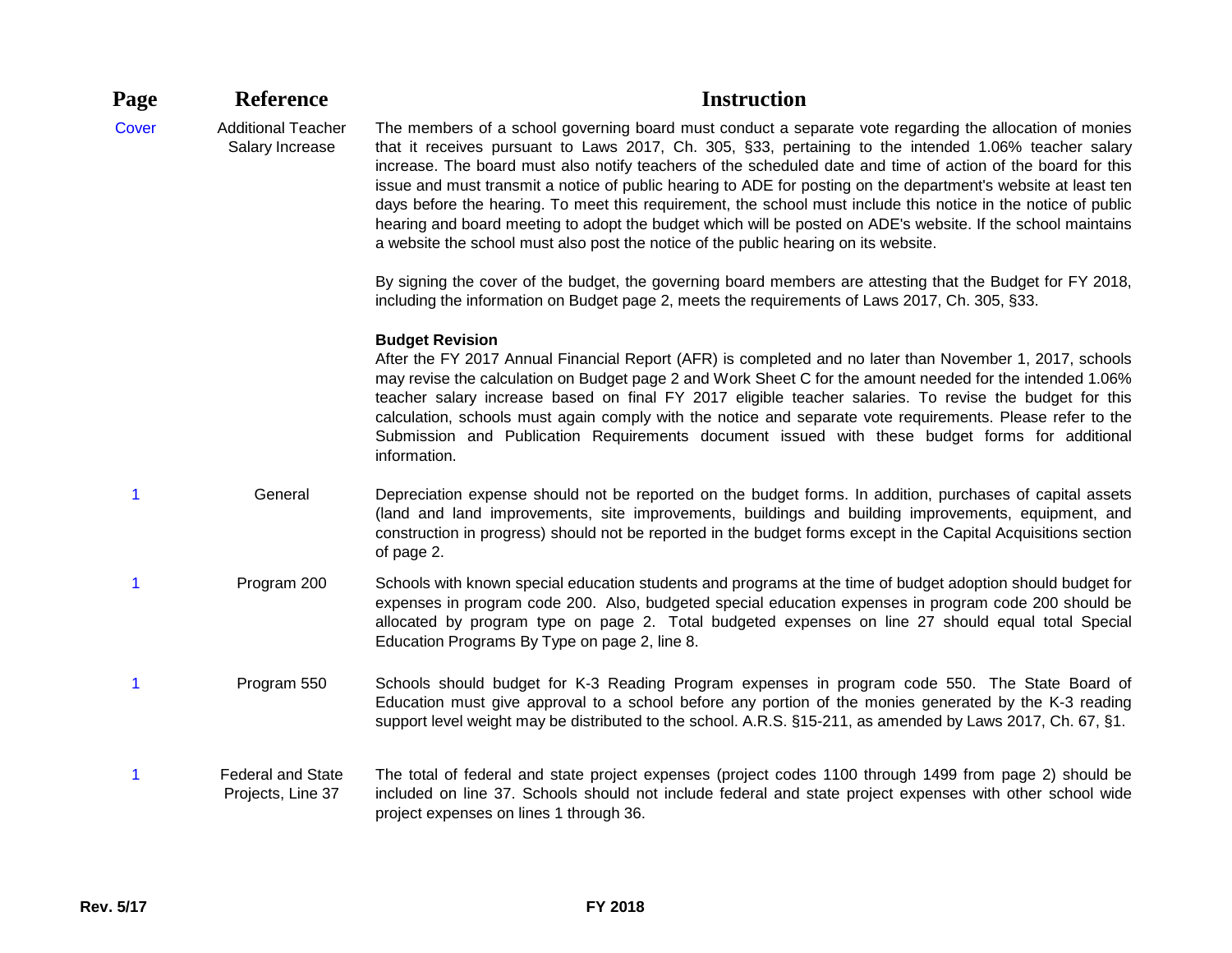| Page           | <b>Reference</b>                     | <b>Instruction</b>                                                                                                                                                                                                                                                                                                                                                                                                                                                                                                                                                                                                                                                                                                                                                                                                                                                                                                                                                                                                                                    |
|----------------|--------------------------------------|-------------------------------------------------------------------------------------------------------------------------------------------------------------------------------------------------------------------------------------------------------------------------------------------------------------------------------------------------------------------------------------------------------------------------------------------------------------------------------------------------------------------------------------------------------------------------------------------------------------------------------------------------------------------------------------------------------------------------------------------------------------------------------------------------------------------------------------------------------------------------------------------------------------------------------------------------------------------------------------------------------------------------------------------------------|
| -1             | <b>Employee Benefits</b>             | Schools participating in the Arizona State Retirement System should budget in object code 6200 at the rate of<br>11.34% for retirement contributions and 0.16% for long term disability contributions for covered positions. For<br>positions subject to the Alternative Contribution Rate, schools should budget at the rate of 9.36%.                                                                                                                                                                                                                                                                                                                                                                                                                                                                                                                                                                                                                                                                                                               |
| $\overline{2}$ | <b>Federal and State</b><br>Projects | Separate accountability is required for each federal and state project. Therefore, charter schools should<br>estimate the expenses for each federal or state project in which the school participates. The totals on line 32<br>should agree with the total columns for federal and state projects on line 37 of page 1. A.R.S §15-1261<br>requires charter schools to establish an E-rate Project to account for any E-rate funding received by the<br>school. Monies budgeted for the E-rate Project should be included within the Other Federal Projects on line<br>17.                                                                                                                                                                                                                                                                                                                                                                                                                                                                            |
| $\overline{2}$ | College Credit Exam<br>Incentives    | Schools that receive monies from the college credit by examination incentive program per A.R.S §15-249.06,<br>should deposit them in Project 1456–College Credit Exam Incentives. At least 50% of the bonus monies<br>received from this program must be distributed to the classroom teacher for each student who passes a<br>qualifying exam. The remainder of any bonus monies received from this program may be used for teacher<br>professional development or student instructional support or materials.                                                                                                                                                                                                                                                                                                                                                                                                                                                                                                                                       |
| $\overline{2}$ | <b>Results-based Funding</b>         | Schools that receive monies from the Results-based Funding Project per A.R.S §15-249.08, as added by<br>Laws 2017, Ch. 304, §3, should deposit them in Project 1457—Results-based Funding. Monies received must<br>be allocated directly to enhance, expand or replicate the school site that generated the results-based funding<br>and should not supplant monies budgeted or received from any other source that are generally provided to<br>that school. The majority of the monies received must be used for teacher salaries, to hire teachers and to<br>provide for teacher professional development. A portion of the monies received may be used for the<br>expansion and replication of that school site as a quality school model. The monies must be used to sustain<br>and replicate results, to serve more students on a waiting list at a school with a letter grade designation of A or<br>B and to increase salaries for teachers, other classroom staff and school leaders closing the achievement gap<br>in high-poverty schools. |
| $\overline{2}$ | <b>Capital Acquisitions</b>          | Enter the increase in the capital asset accounts (land and land improvements, site improvements, buildings<br>and building improvements, equipment, and construction in progress) for assets to be acquired by purchase,<br>lease purchase, or construction.                                                                                                                                                                                                                                                                                                                                                                                                                                                                                                                                                                                                                                                                                                                                                                                          |
|                |                                      | If the school budgets for capital acquisitions related to the K-3 Reading Program, the increase in the capital<br>asset accounts for those acquisitions should be included by asset type on lines 1 through 5. The total of all<br>capital acquisitions for the K-3 Reading Program should also be reported on line 7.                                                                                                                                                                                                                                                                                                                                                                                                                                                                                                                                                                                                                                                                                                                                |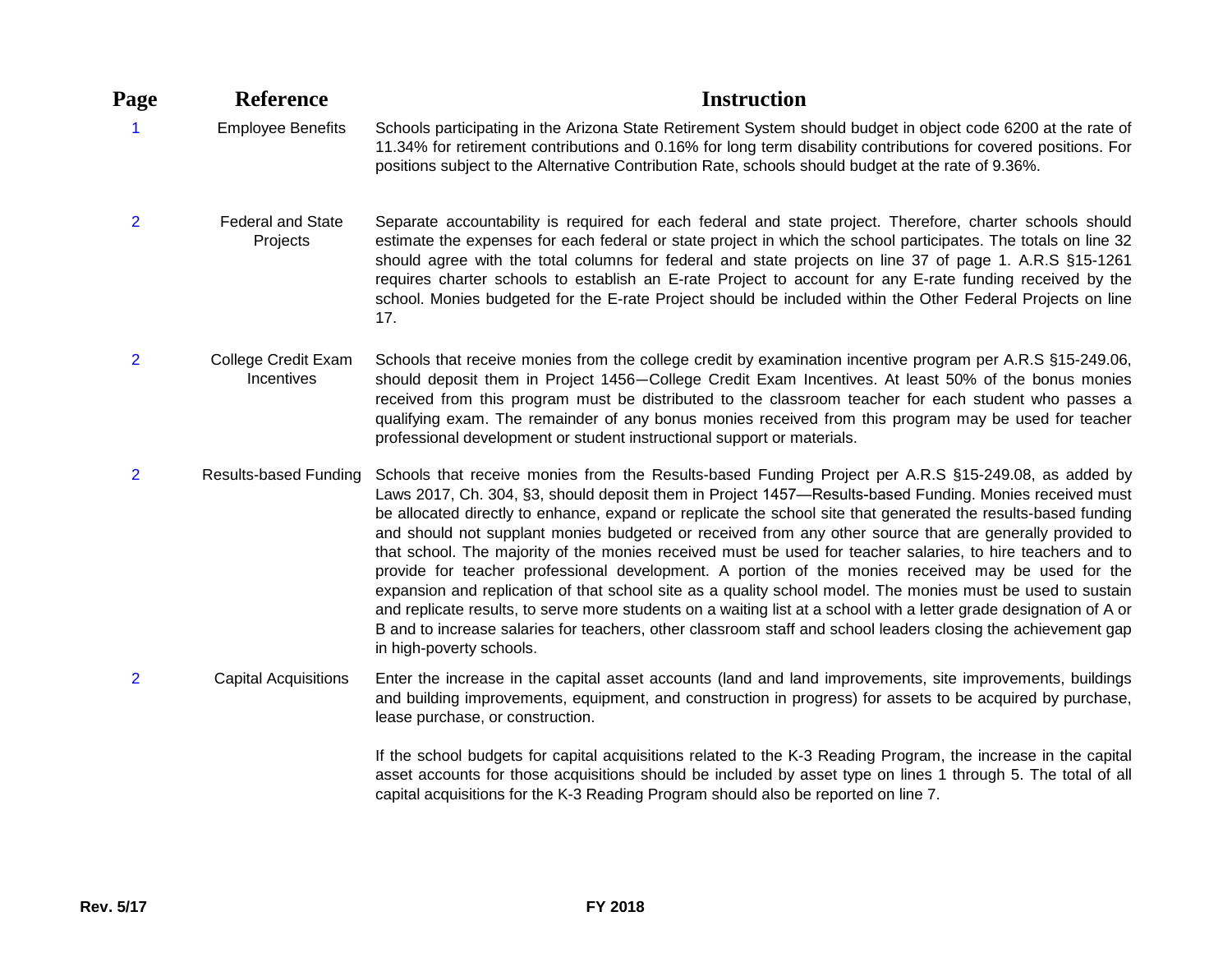| Page           | <b>Reference</b>                                                              | <b>Instruction</b>                                                                                                                                                                                                                                                                                                                                                                                                                                                                                                                                                                                                                                                                                                                                                                                       |
|----------------|-------------------------------------------------------------------------------|----------------------------------------------------------------------------------------------------------------------------------------------------------------------------------------------------------------------------------------------------------------------------------------------------------------------------------------------------------------------------------------------------------------------------------------------------------------------------------------------------------------------------------------------------------------------------------------------------------------------------------------------------------------------------------------------------------------------------------------------------------------------------------------------------------|
| $\overline{2}$ | <b>Special Education</b><br>Programs by Type                                  | Schools budgeting for special education expenses in program code 200 on page 1, lines 16-26 should report<br>amounts allocated by program type on page 2. Supporting documentation should be retained for the allocation<br>of expenses budgeted for individual special education programs.                                                                                                                                                                                                                                                                                                                                                                                                                                                                                                              |
| $\overline{2}$ | Special Education<br>Programs by Type, Line                                   | Schools should budget total expenses for the disability classifications defined in A.R.S. §15-761.                                                                                                                                                                                                                                                                                                                                                                                                                                                                                                                                                                                                                                                                                                       |
| $\overline{2}$ | <b>Special Education</b><br>Programs by Type, Line<br>8                       | Program 200 Prior Year and Program 200 Budget Year column totals should equal line 27 on pg. 1.                                                                                                                                                                                                                                                                                                                                                                                                                                                                                                                                                                                                                                                                                                          |
| $\overline{2}$ | Selected Expenses by<br><b>Type</b>                                           | Audit services expense should be the total audit costs to be incurred during the budget year.<br>Classroom instruction expenses should be the total of expenses budgeted in function code 1000 for program<br>codes 100, 200 and 500 for the budget year.                                                                                                                                                                                                                                                                                                                                                                                                                                                                                                                                                |
| $\overline{2}$ | State Equalization<br>Assistance Budgeted for<br><b>Food Service Expenses</b> | Schools participating in the National School Lunch Program are required to spend a portion of their state<br>equalization assistance to support the operation of their food service program. Schools must report on their<br>budget the amount of state equalization assistance that will be expended for their food service program during<br>the 2018 school year. This amount will be used to determine school compliance with state matching<br>requirements pursuant to CFR Title 7, §210.17(a). ADE's Health and Nutrition Services will verify the amount<br>reported on the budget was reported as spent when schools' annual financial reports are submitted. Any<br>questions related to state matching requirements should be directed to Health and Nutrition Services at (602)<br>542-8700. |
| $\overline{2}$ | Instructional<br><b>Improvement Project</b>                                   | See USFRCS page III-B-1 for guidance on the use of the Instructional Improvement Project (Project 1020).                                                                                                                                                                                                                                                                                                                                                                                                                                                                                                                                                                                                                                                                                                 |
| $\overline{2}$ | Instructional<br>Improvement Project,                                         | Instructional Improvement Project monies spent for Dropout Prevention programs and Instructional<br>Improvement Programs must be spent for maintenance and operation purposes only.                                                                                                                                                                                                                                                                                                                                                                                                                                                                                                                                                                                                                      |

Lines 3 and 4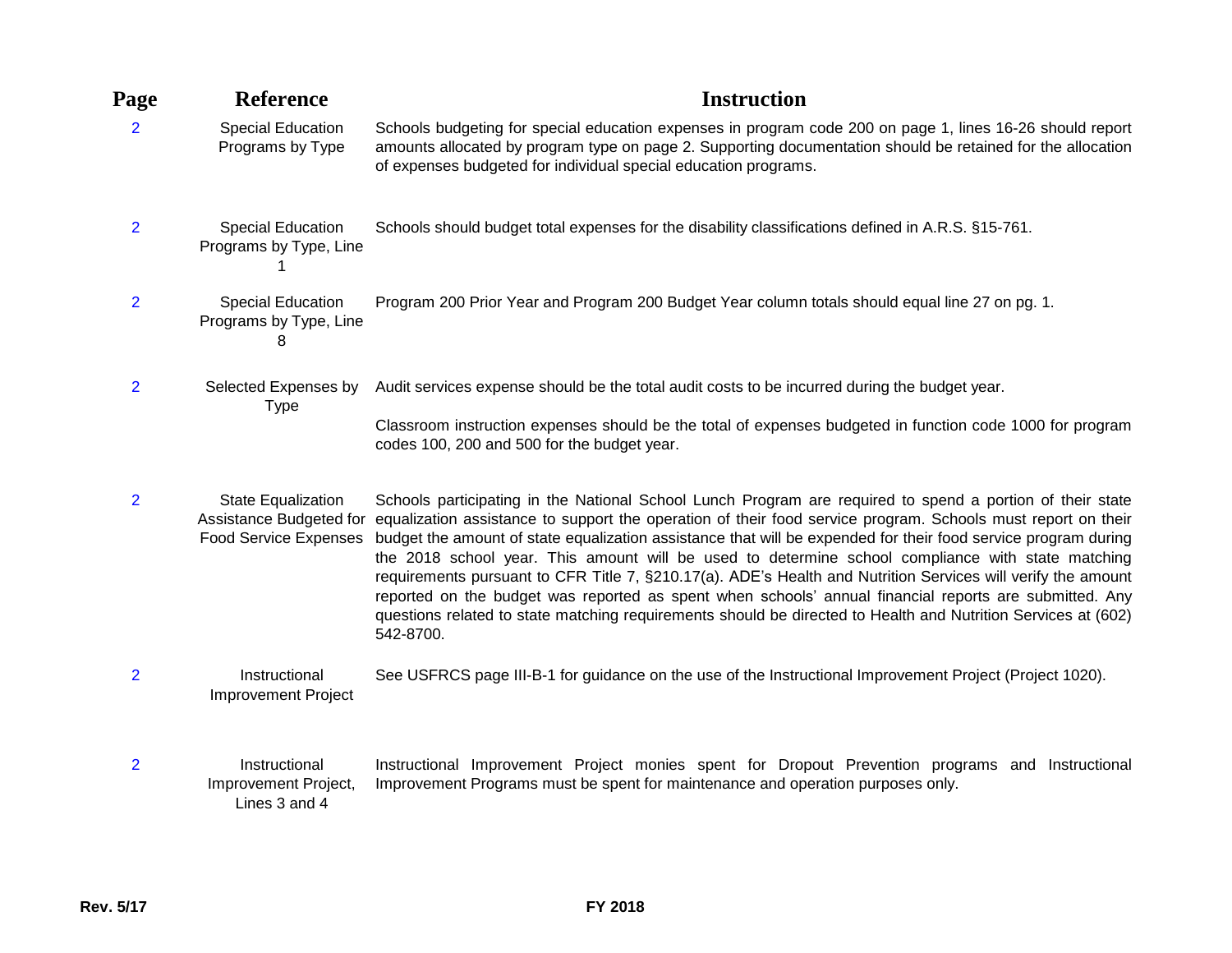| Page           | <b>Reference</b>                                      | <b>Instruction</b>                                                                                                                                                                                                                                                                                                                                                                                                                                                                                                                                                                                                                           |
|----------------|-------------------------------------------------------|----------------------------------------------------------------------------------------------------------------------------------------------------------------------------------------------------------------------------------------------------------------------------------------------------------------------------------------------------------------------------------------------------------------------------------------------------------------------------------------------------------------------------------------------------------------------------------------------------------------------------------------------|
| $\overline{2}$ | <b>Additional Teacher</b><br>Salary Increases         | In accordance with Laws 2017, Ch. 305, §33, ADE will allocate \$34,000,000 to school districts and charter<br>schools with the intention of increasing, by 1.06%, the salary of each teacher who taught at an Arizona school<br>district or charter school during FY 2017 and who will be teaching at a school district or charter school in FY<br>2018. The salary increase must supplement and not supplant any salary increase that the school would have<br>provided to the teacher for FY 2018, prior to this allocation.                                                                                                               |
|                |                                                       | <b>Budget Revision</b><br>After the FY 2017 AFR is completed and no later than November 1, 2017, schools may revise the calculation<br>on Budget, Page 2 and Work Sheet C to reflect changes in eligible teacher counts and salaries reported<br>including final FY 2017 teacher salaries for eligible teachers as reported in the FY 2017 AFR.                                                                                                                                                                                                                                                                                              |
|                |                                                       | If the budget calculation is not revised, ADE will use the calculation on the adopted budget to determine the<br>amounts to allocate to each district and charter school by December 1, 2017. Documentation for all amounts<br>used in the calculation should be retained for audit purposes and any audit findings related to the calculation<br>could result in an adjustment to the funding provided for the teacher salary increase.                                                                                                                                                                                                     |
| $\overline{2}$ | <b>Additional Teacher</b><br>Salary Increases, Line 1 | Schools should include any person who was eligible to be included in the year-end full-time equivalent (FTE)<br>teacher count on Page 7 of the AFR of any Arizona school district or charter school in FY 2017 and who<br>teaches at the school during FY 2018. This number is a count of all eligible teachers, it is not an FTE. Do not<br>include purchased services personnel or substitute teachers. This should be limited to employees whose<br>salary is appropriately coded in Function 1000-Instruction. Schools should maintain adequate documentation<br>to support that each teacher included met the eligibility requirements. |
| $\overline{2}$ | <b>Additional Teacher</b><br>Salary Increases, Line 2 | Schools should include the same eligible teachers as described above, as an FTE.                                                                                                                                                                                                                                                                                                                                                                                                                                                                                                                                                             |
| $\overline{2}$ | <b>Additional Teacher</b>                             | Schools should include the FY 2018 salary amount, including base salaries, Classroom Site Project<br>Salary Increases, Line 3 Performance Pay, overtime, and additional compensation, of all teachers included in the eligible teacher count<br>on line 1, before the intended 1.06% salary increase that are appropriately coded in Function                                                                                                                                                                                                                                                                                                |

1000—Instruction. This amount should include any additional salary increase that schools would have provided to eligible teachers for FY 2018, apart from the intended 1.06% salary increase. This salary amount should be consistent with the amounts reported in the AFR, Page 7, Teacher Salaries table for eligible teachers.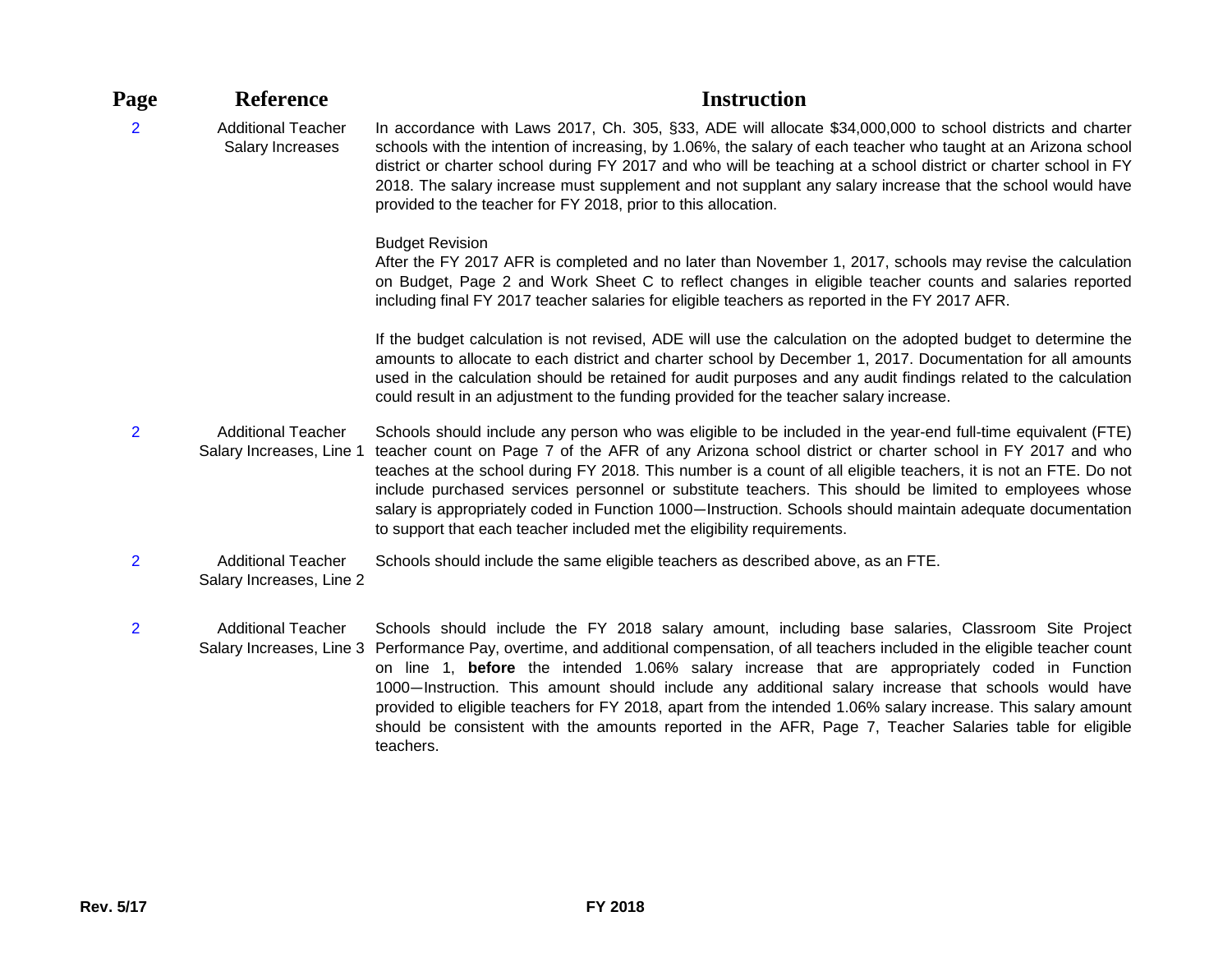| Page           | <b>Reference</b>                                      | <b>Instruction</b>                                                                                                                                                                                                                                                                                                                                                                                                                                                                                                                                                                                                                                                                                                                                                                                                                               |
|----------------|-------------------------------------------------------|--------------------------------------------------------------------------------------------------------------------------------------------------------------------------------------------------------------------------------------------------------------------------------------------------------------------------------------------------------------------------------------------------------------------------------------------------------------------------------------------------------------------------------------------------------------------------------------------------------------------------------------------------------------------------------------------------------------------------------------------------------------------------------------------------------------------------------------------------|
| $\overline{2}$ | <b>Additional Teacher</b><br>Salary Increases, Line 4 | Schools should include the FY 2017 salary amount, including base salaries, Classroom Site Project<br>Performance Pay, overtime, and additional compensation, of all teachers included in the eligible teacher count<br>on line 1 that are appropriately coded in Function 1000-Instruction. This includes teachers that were<br>employed at a different Arizona school district or charter school in FY 2017. Schools should maintain adequate<br>documentation to support the prior year salary amounts included for each eligible teacher, including those that<br>taught at a different Arizona school or district. This salary amount should be consistent with the amounts<br>reported in the AFR, Page 7, Teacher Salaries table for eligible teachers.                                                                                    |
| $\overline{2}$ | <b>Additional Teacher</b><br>Salary Increases, Line 6 | Schools will receive the amount of funding needed to pay the employer share of increases in employee-related<br>expenses for the Arizona State Retirement System (ASRS) or other employee retirement systems. Schools<br>should calculate the retirement expenses for ASRS eligible employees using the current years' ASRS<br>contribution rate of 11.5%. Schools that employ eligible teachers in positions that require the school to make<br>an alternative contribution to ASRS should include the cost of that retirement contribution at a rate of 9.36%<br>related to the salary increase for those employees. Schools that employ eligible teachers that participate in<br>other retirement systems should include the actual retirement contribution costs not to exceed the ASRS<br>contribution rate related to the salary increase. |
| $\overline{2}$ | <b>Additional Teacher</b><br>Salary Increases, Line 7 | Schools will also receive the amount of funding needed to pay the employer share of related increases in<br>employee-related expenses for the federal insurance contribution act (FICA). This amount is calculated based<br>on the current year FICA rate of 7.65%.                                                                                                                                                                                                                                                                                                                                                                                                                                                                                                                                                                              |
| $\overline{2}$ | <b>Additional Teacher</b><br>Salary Increases, Line 8 | This amount will be added to schools' base support level for FY 2018 on Work sheet C, line X.                                                                                                                                                                                                                                                                                                                                                                                                                                                                                                                                                                                                                                                                                                                                                    |
| 3              | <b>Classroom Site Project</b>                         | Schools receive revenues from the Classroom Site Fund each year. A.R.S. §15-977(G)(1) requires the Joint<br>Legislative Budget Committee to calculate an estimated per pupil amount each year. For FY 2018 the<br>estimated cash payment is \$386.00 per "Group A weighted" pupil (Total of Work sheet B, line I.A.4 and Work<br>sheet B.2 lines I.A.3 and III.A.3).                                                                                                                                                                                                                                                                                                                                                                                                                                                                             |
| 4              | <b>Structured English</b><br><b>Immersion Project</b> | See USFRCS page III-B-2 for guidance on the use of the Structured English Immersion Project (Project<br>1071). In order to efficiently record structured English immersion expenses, schools should be using program<br>code 260, Special Education-ELL Incremental Costs and Program 430, Pupil Transportation-ELL<br>Incremental Costs, as applicable.                                                                                                                                                                                                                                                                                                                                                                                                                                                                                         |